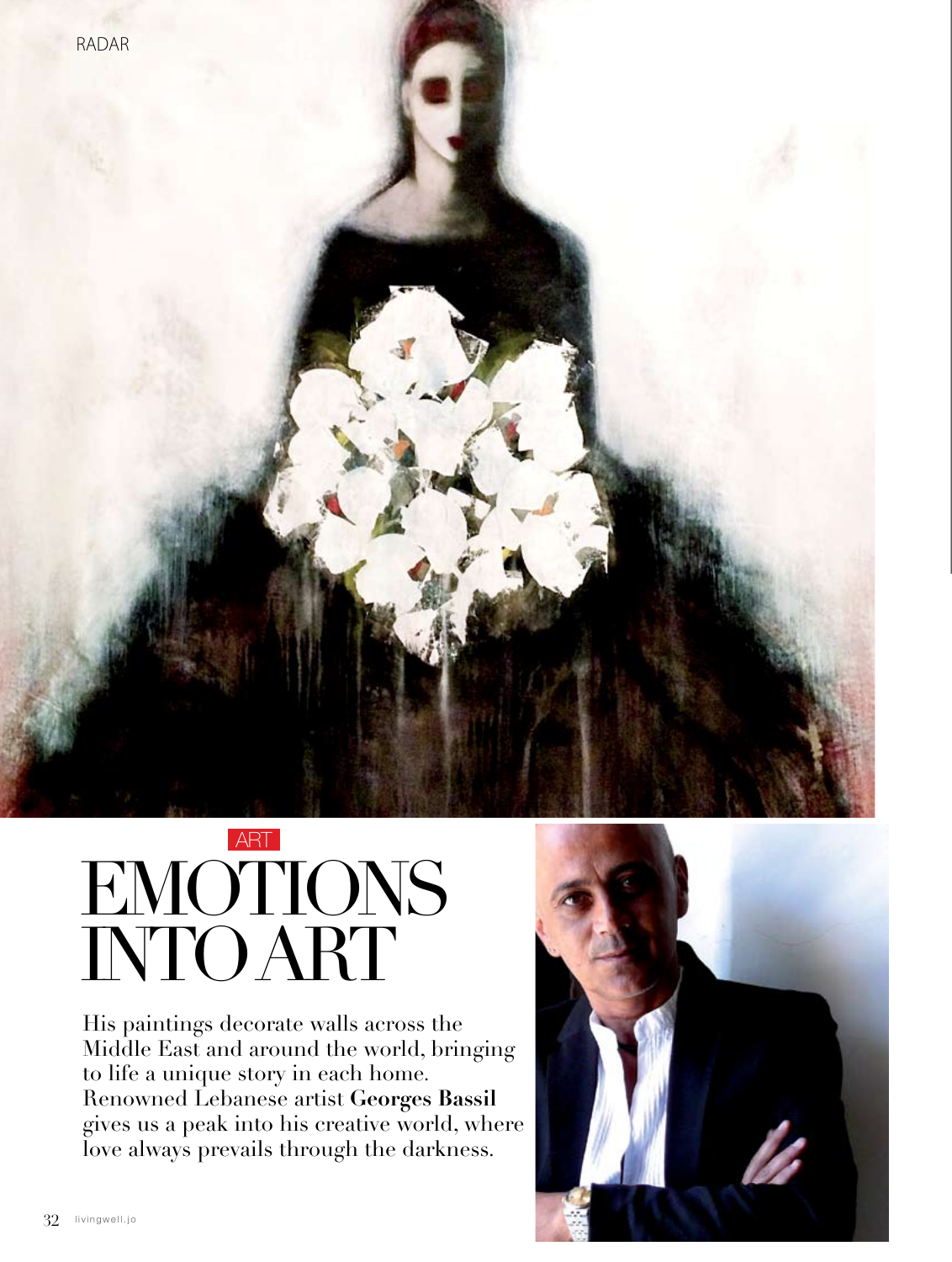





**expressionist.** Is there a<br> **expressionist.** I like to focus on and capture<br> **expressionist.** I like to focus on and capture **an artist. Is there a recurring theme in your work?**

My style is slightly human figures and their emotions. I keep the background simple because, to me, it is irrelevant; the most important thing is the figure. In my most recent work, I have featured a blossoming red flower, a symbol of blooming hope, love, and peace.

# **Describe your state of mind when you paint.**

When I paint, that is all I think about; I just focus on whatever it is that I am feeling in that moment and on my tools. My art is my sacred place where I can express myself.

#### **A lot of your paintings seem to exude an element of darkness; does this in any way represent your real life?**

The darkness in my paintings is not a representation of a darkened spirit or mind — it is actually there to highlight that which is not dark. My figures are always lighter than their backgrounds; it is to shine the spotlight on them rather than to denote any darkness in them. If there is ever a dark element, it is in their environment, and they are the light and hope that shines through.